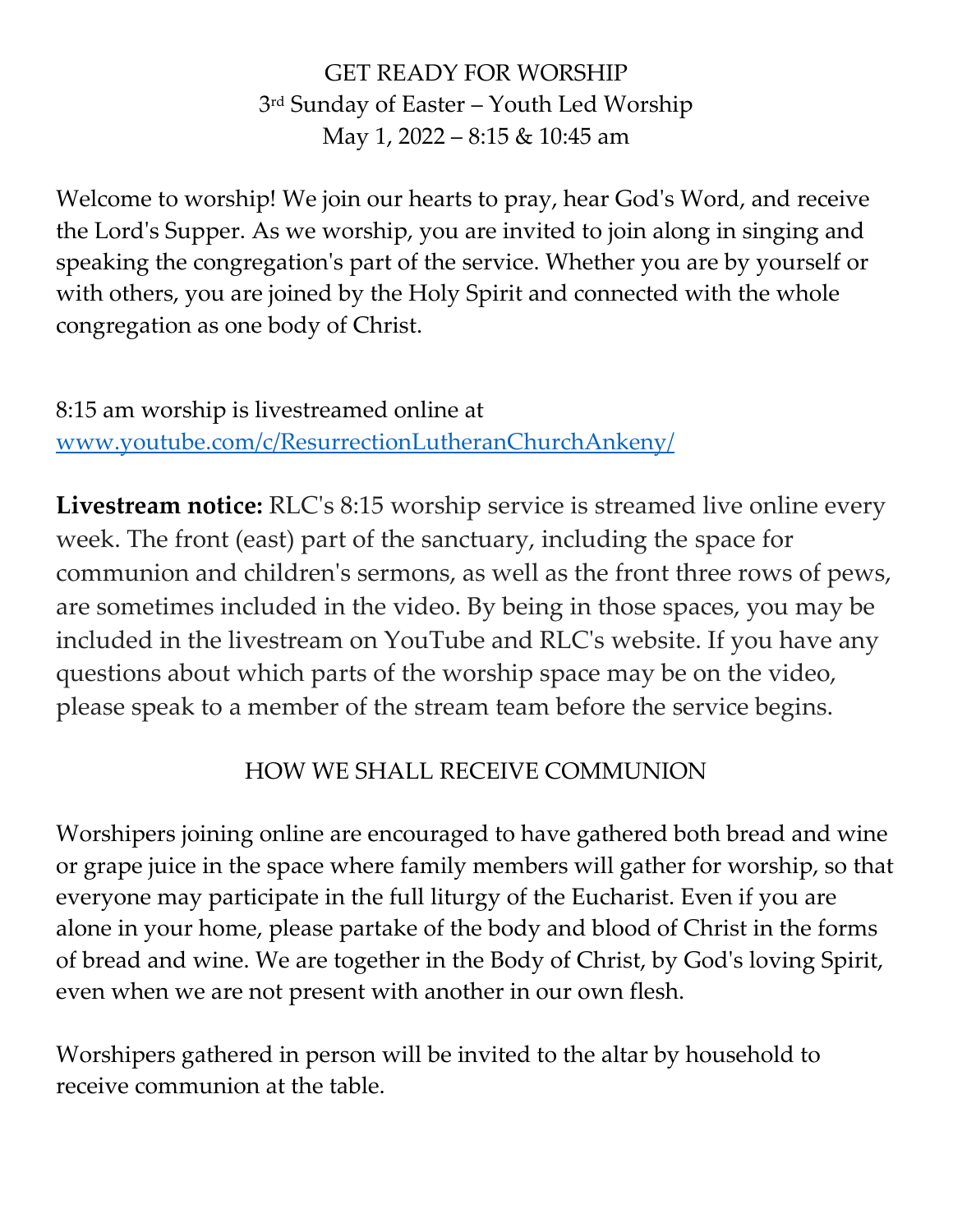

### Accompanist **Praise Band**

*ELW= the red hymn book underneath your seat. Hymns are located in the back of the book. Scripture readings are available in the Bible under your seat.*

# **Prelude**

### **Welcome and Announcements**

# **Thanksgiving for Baptism**

*All may make the sign of the cross, the sign marked at baptism, as the presiding minister begins.*

## Alleluia! Christ is risen. **Christ is risen indeed. Alleluia!**

Just as God's work of creation never ends, so the gifts received in baptism are renewed every day. Let us give thanks together for the life given in baptism.

We give you thanks, O God, for the waters of life: for water to bathe in, water to drink, for waters to play in and waters that inspire wonder, for water that gives life to our planet.

# **We give you thanks, O God, for the waters of life.**

We give you thanks, O God, for the waters of this place: for water from our tap, for rain and snow, for the Des Moines and Raccoon rivers, for Saylorville Reservoir and Big Creek Lake.

**We give you thanks, O God, for the waters of this place.**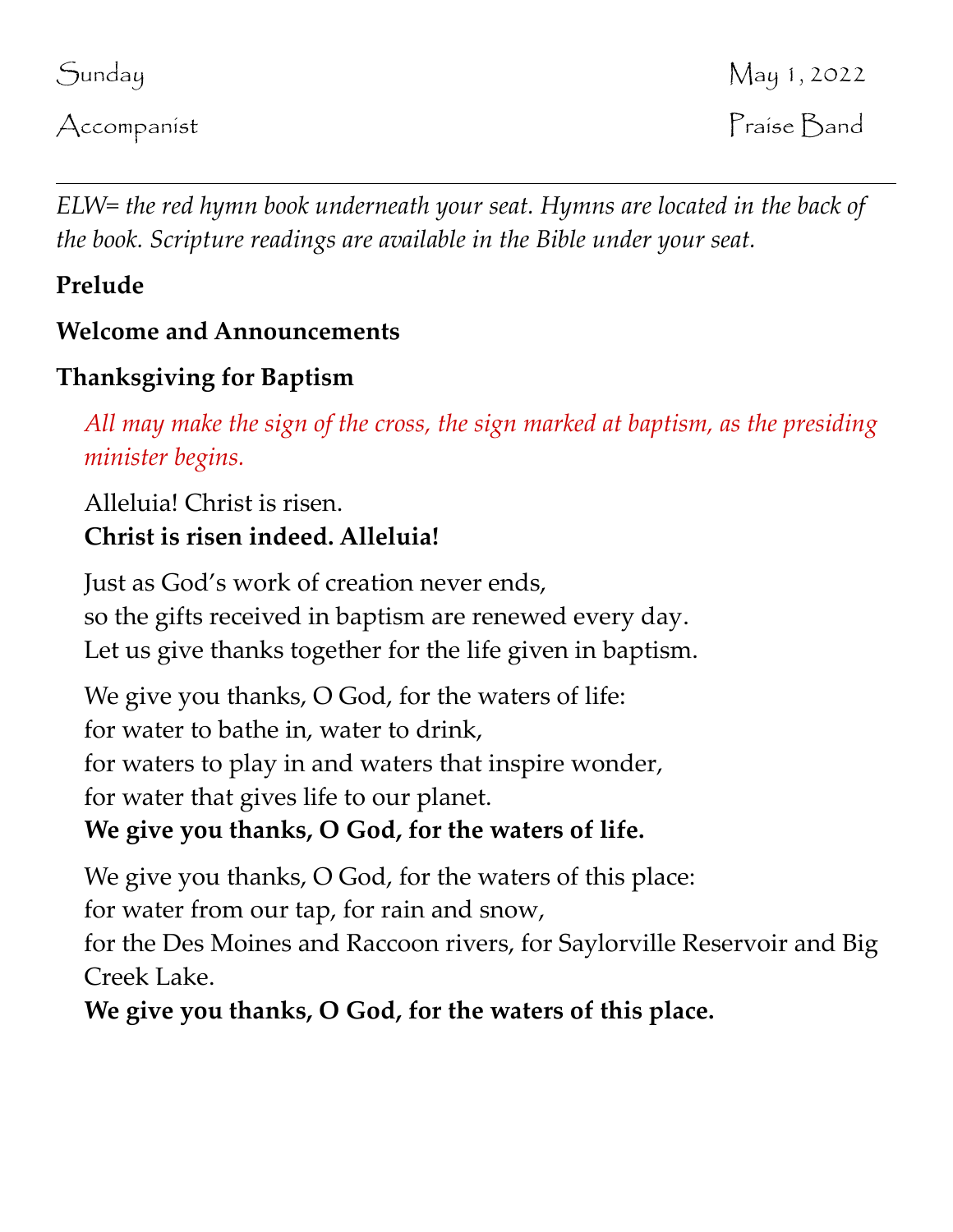We give you thanks for your salvation through water: for delivering Noah and his family through the floodwaters, for leading your people Israel through the sea into freedom, for preserving your prophet Elijah through the time of drought, for guiding your people across the Jordan into a new land, for quenching the Samaritan woman's thirst with living water. **We give you thanks for your salvation through water.**

We give you thanks for the life of all the baptized, and for all who gather here; for godparents and baptismal sponsors, for children and grandchildren, for those newly baptized at the Easter Vigil for our brothers and sisters in Christ whom we have never seen but to whom we are bound. **We give you thanks for the life of all the baptized.**

We give you thanks for life in Christ through your Holy Spirit: for our entry into Jesus' death through these waters, for our new birth into a life of freedom and service, for our calling to be your people, sent out for the life of the world.

# **We give you thanks, blessed and holy Trinity, now and forever. Amen.**

## **Gathering Hymn:** *My Lighthouse*

In my wrestling and in my doubts In my failures You won't walk out Your great love will lead me through You are the peace in my troubled sea, oh oh You are the peace in my troubled sea

My Lighthouse, my lighthouse Shining in the darkness, I will follow You My Lighthouse, my lighthouse (oh oh) I will trust the promise, You will carry me safe to shore…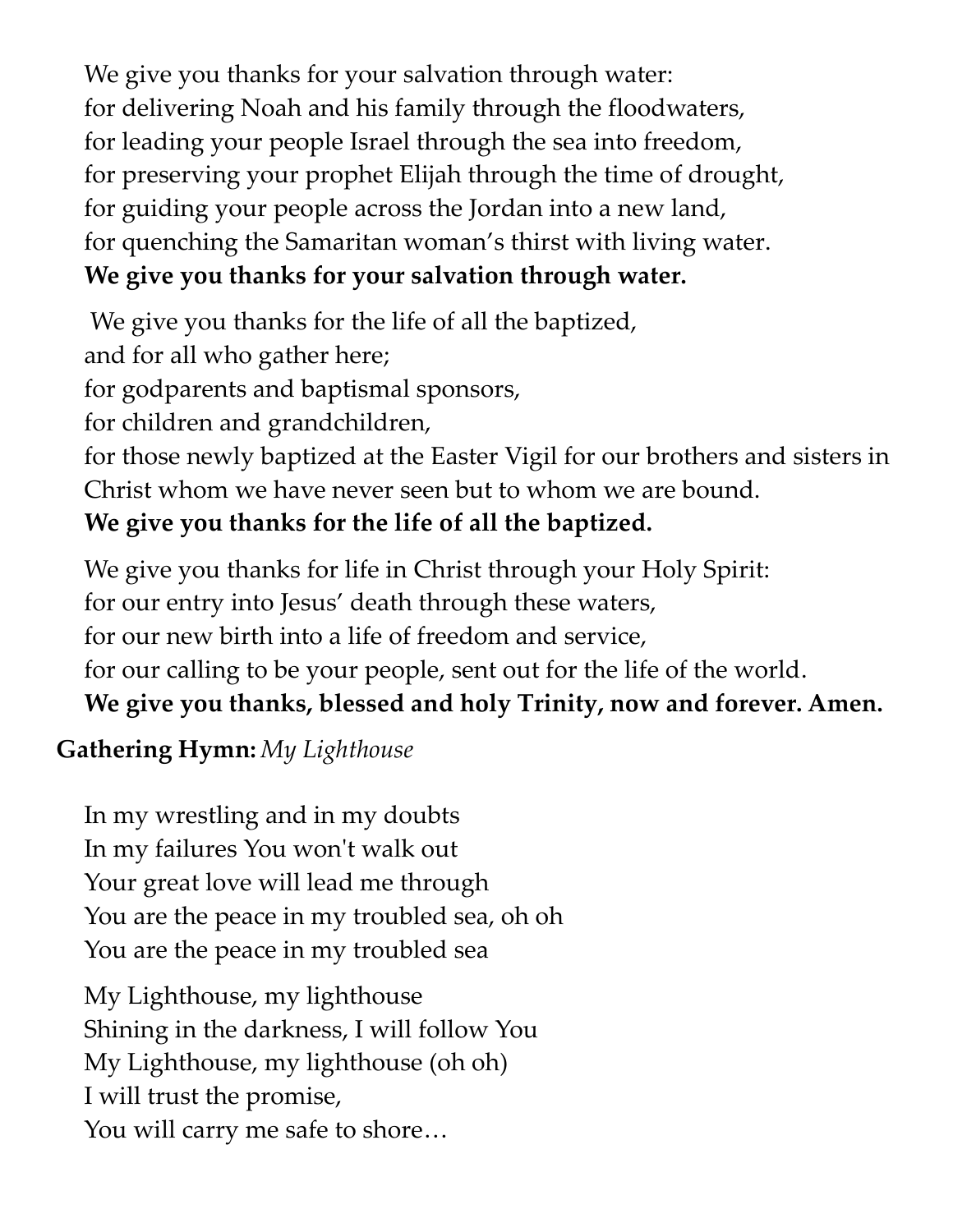Safe to shore… Safe to shore… Safe to shore

I won't fear what tomorrow brings With each morning I'll rise and sing Your great love will lead me through You are the peace in my troubled sea, oh oh You are the peace in my troubled sea

My Lighthouse, my lighthouse Shining in the darkness, I will follow You My Lighthouse, my lighthouse (oh oh) I will trust the promise, You will carry me safe to shore…

Safe to shore… Safe to shore… Safe to shore

## **Greeting**

Alleluia! Christ is risen! **Yes, Indeed!**

## **Call to Worship:** *We Are Called*

We are called, we are claimed, we are loved, by the holy name. We are healed, we are whole, the Savior ransomed our souls and we're singing

Glory Glory Glory Hallelujah Glory Gloria Oh Glory Glory Glory Hallelujah Glory Gloria

We are here to proclaim, God is here, calls us each by name. We are here, to give praise, the Love of God will not change and we're singing.

Glory Glory Glory Hallelujah Glory Gloria Oh Glory Glory Glory Hallelujah Glory Gloria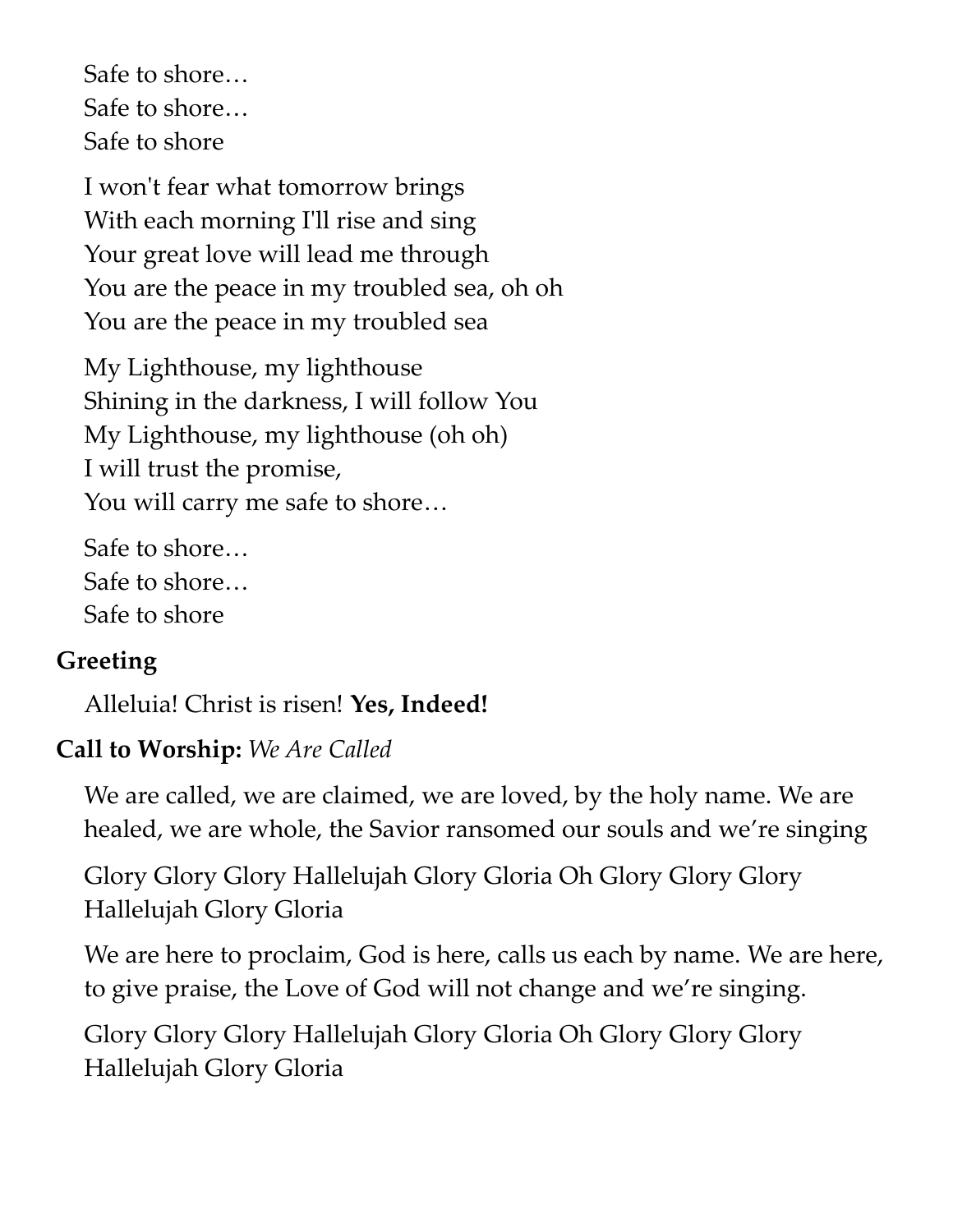### **Song of Mercy**

Mercy, oh mercy, ever loving kindness that sees beyond our blindness. Mercy, oh mercy, we're calling on you Lord for us to be restored. Oh mercy.

# Liturgy of the Word

# P**rayer of the Day**

Eternal and all-merciful God, with all the angels and all the saints we laud your majesty and might. By the resurrection of your Son, show yourself to us and inspire us to follow Jesus Christ, our Savior and Lord, who lives and reigns with you and the Holy Spirit, one God, now and forever.

### **Amen.**

**Choir Anthem:** *Worthy is the Lamb* **Adult Choir FIRST READING: Acts 9: 1-6 Lizzy Montgomery – 8:15**

### **Erika VanGorder – 10:45**

<sup>9</sup>Meanwhile, Saul was still spewing out murderous threats against the Lord's disciples. He went to the high priest, **<sup>2</sup>** seeking letters to the synagogues in Damascus. If he found persons who belonged to the Way, whether men or women, these letters would authorize him to take them as prisoners to Jerusalem. **<sup>3</sup>**During the journey, as he approached Damascus, suddenly a light from heaven encircled him. **<sup>4</sup>** He fell to the ground and heard a voice asking him, "Saul, Saul, why are you harassing me?"

**<sup>5</sup>** Saul asked, "Who are you, Lord?"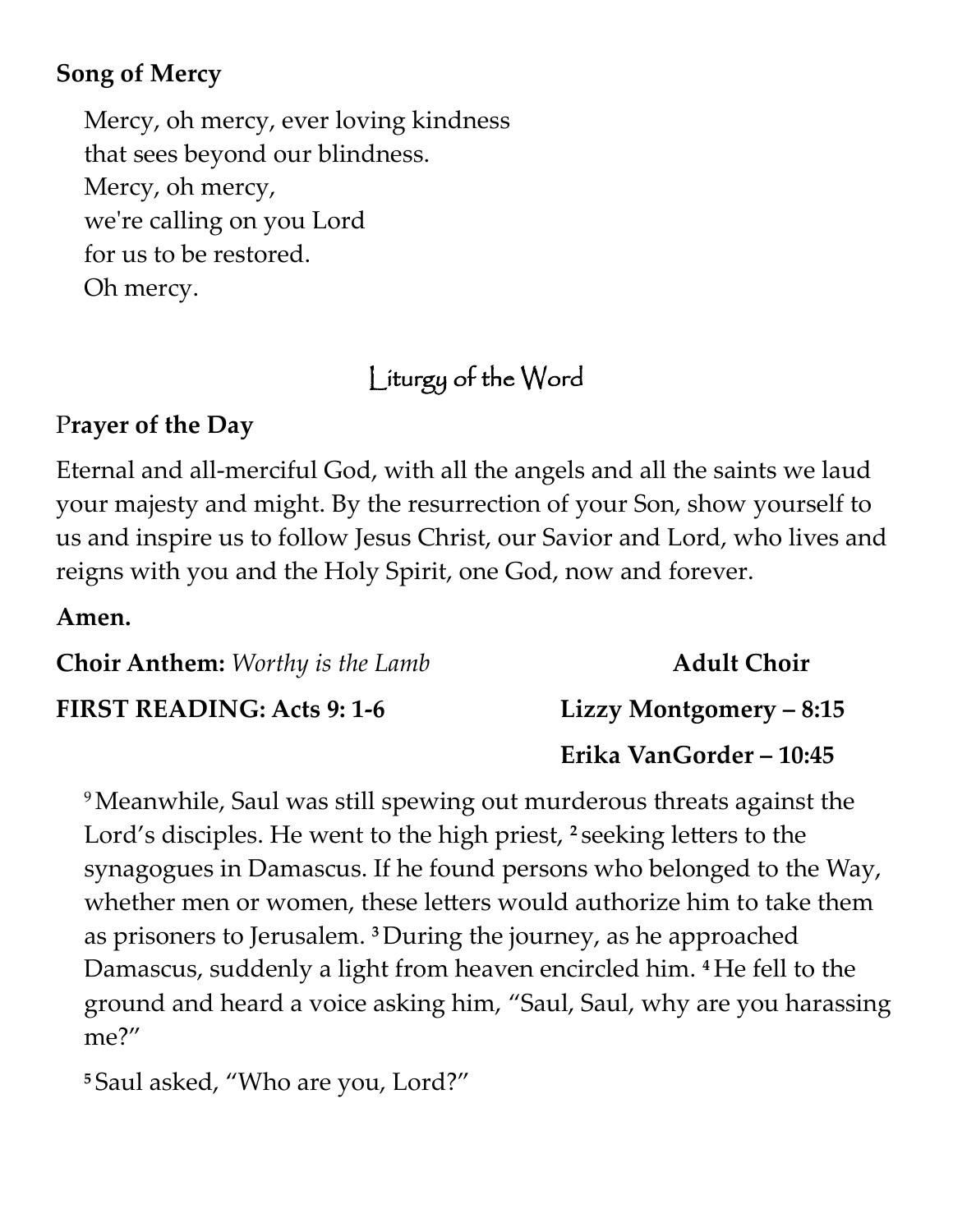"I am Jesus, whom you are harassing," came the reply. **<sup>6</sup>** "Now get up and enter the city. You will be told what you must do."

The word of the Lord. **Thanks be to God.**

## **PSALM 30**

1 I will exalt you, O Lord, because you have lifted me up and have not let my enemies triumph over me. <sup>2</sup>O Lord my God, I cried out to you, and you restored me to health. <sup>3</sup>You brought me up, O Lord, from the dead; you restored my life as I was going down to the grave. <sup>4</sup>Sing praise to the Lord, all you faithful; give thanks in holy remembrance.

## **How great is our God – sing with me How great is our God – and all will see How great, how great, is our God**

<sup>5</sup>God's wrath is short; God's favor lasts a lifetime.

Weeping spends the night, but joy comes in the morning.

<sup>6</sup>While I felt secure, I said,

"I shall never be disturbed.

<sup>7</sup>You, Lord, with your favor, made me as strong as the mountains."

# **How great is our God – sing with me How great is our God – and all will see How great, how great, is our God**

 Then you hid your face, and I was filled with fear.  $^{\rm 8I}$  cried to you, O Lord;

I pleaded with my Lord, saying,

<sup>9</sup>"What profit is there in my blood, if I go down to the pit? Will the dust praise you or declare your faithfulness?

 $10$ Hear, O Lord, and have mercy upon me;

O Lord, be my helper."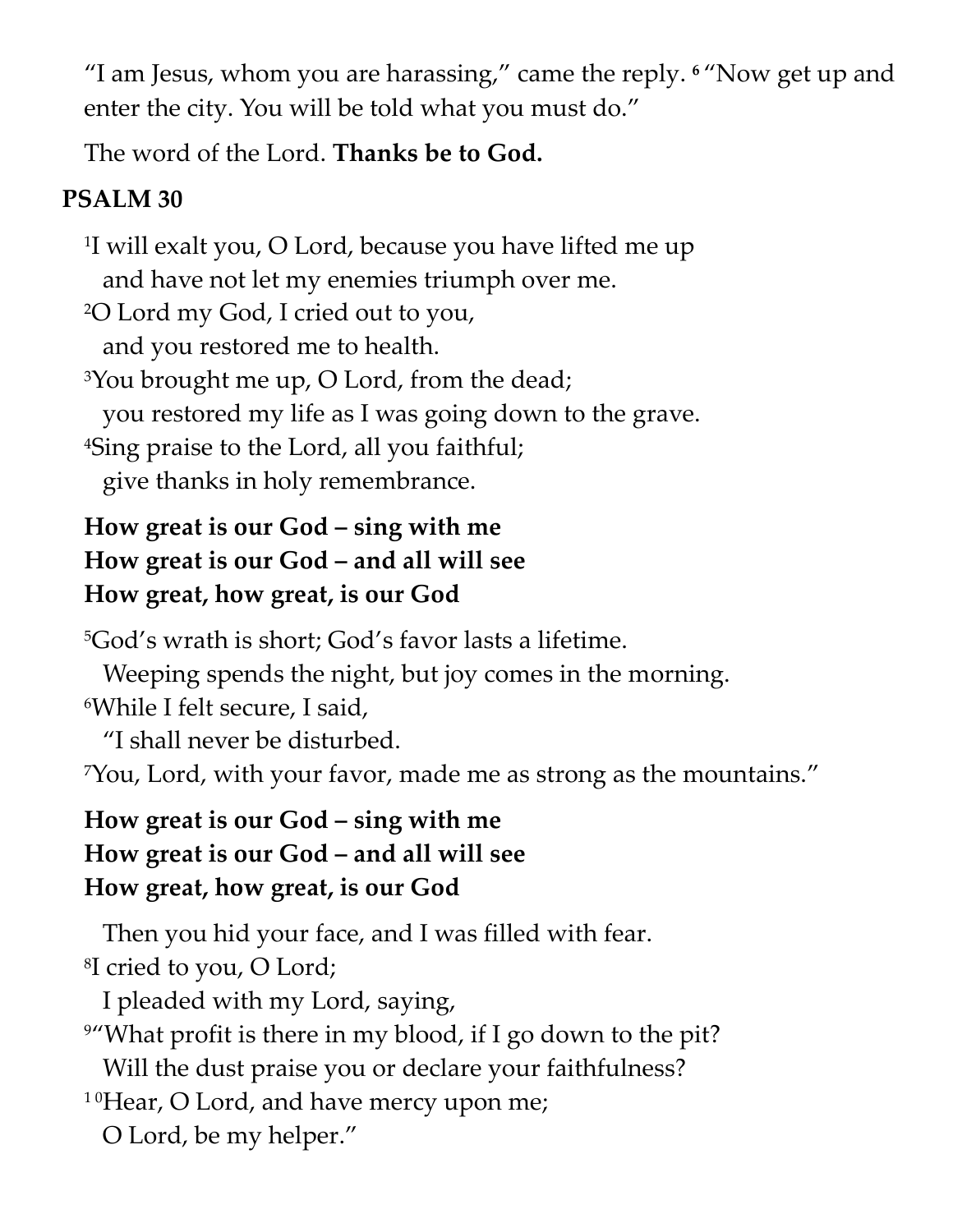<sup>11</sup>You have turned my wailing into dancing; you have put off my sackcloth and clothed me with joy.  $12$ Therefore my heart sings to you without ceasing; O Lord my God, I will give you thanks forever.

**How great is our God – sing with me How great is our God – and all will see How great, how great, is our God**

### **SECOND READING: Revelations 5: 11-14 Joseph Montgomery – 8:15**

### **Corinne Maxwell – 10:45**

**<sup>11</sup>** Then I looked, and I heard the sound of many angels surrounding the throne, the living creatures, and the elders. They numbered in the millions—thousands upon thousands. **<sup>12</sup>** They said in a loud voice,

"Worthy is the slaughtered Lamb

to receive power, wealth, wisdom, and might,

and honor, glory, and blessing."

**<sup>13</sup>** And I heard every creature in heaven and on earth and under the earth and in the sea—I heard everything everywhere say,

"Blessing, honor, glory, and power

belong to the one seated on the throne

and to the Lamb

forever and always."

**<sup>14</sup>** Then the four living creatures said, "Amen," and the elders fell down and worshipped.

The word of the Lord **Thanks be to God.**

## **Gospel Verse: Thy Word**

Halle, halle, hallelujah. Halle, halle, hallelujah. Halle, halle, hallelujah. Hallelujah. Hallelujah.

**GOSPEL: Sunday School Skit**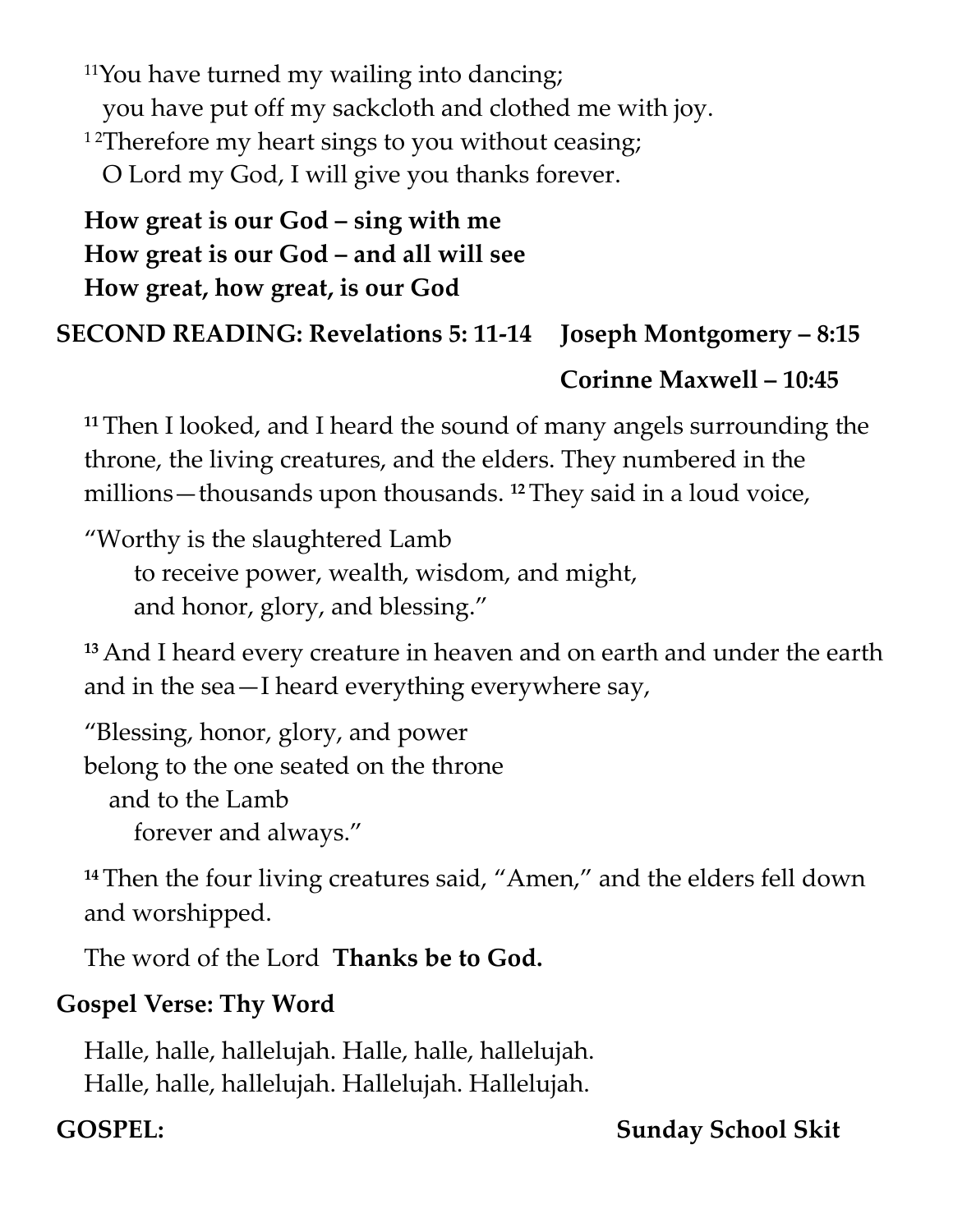### **Children's Sermon: Allison Muehr**

### **Sermon Nicole Bellis & Dara Cleveland**

### **Hymn of the Day:** *I Believe in That Love*

I believe in a love that is born in the song of a baby's cry. I believe in a love that lives on and on even when we die. I believe in a love that reaches out, embracing all our pain and doubt.

I believe in that love. I believe. I believe in that love. I believe in that love. I believe. I believe in that love.

I believe in a love that is felt in the touch of a helping hand. I believe in a love that sees differences and seeks to understand. I believe in a love that has no bounds, no class or race to hold it down.

I believe in that love. I believe. I believe in that love. I believe in that love. I believe. I believe in that love.

I believe in a love that is here at the heart of a mystery. I believe in a love that forgives, forgets, heals and sets us free. I believe in a love that loses self for the sake of life for someone else.

I believe in that love. I believe. I believe in that love. I believe in that love. I believe. I believe in that love.

### **Nicene Creed**

**We believe in one God, the Father, the Almighty, maker of heaven and earth, of all that is, seen and unseen. We believe in one Lord, Jesus Christ, the only Son of God, eternally begotten of the Father, God from God, Light from Light, true God from true God, begotten, not made,**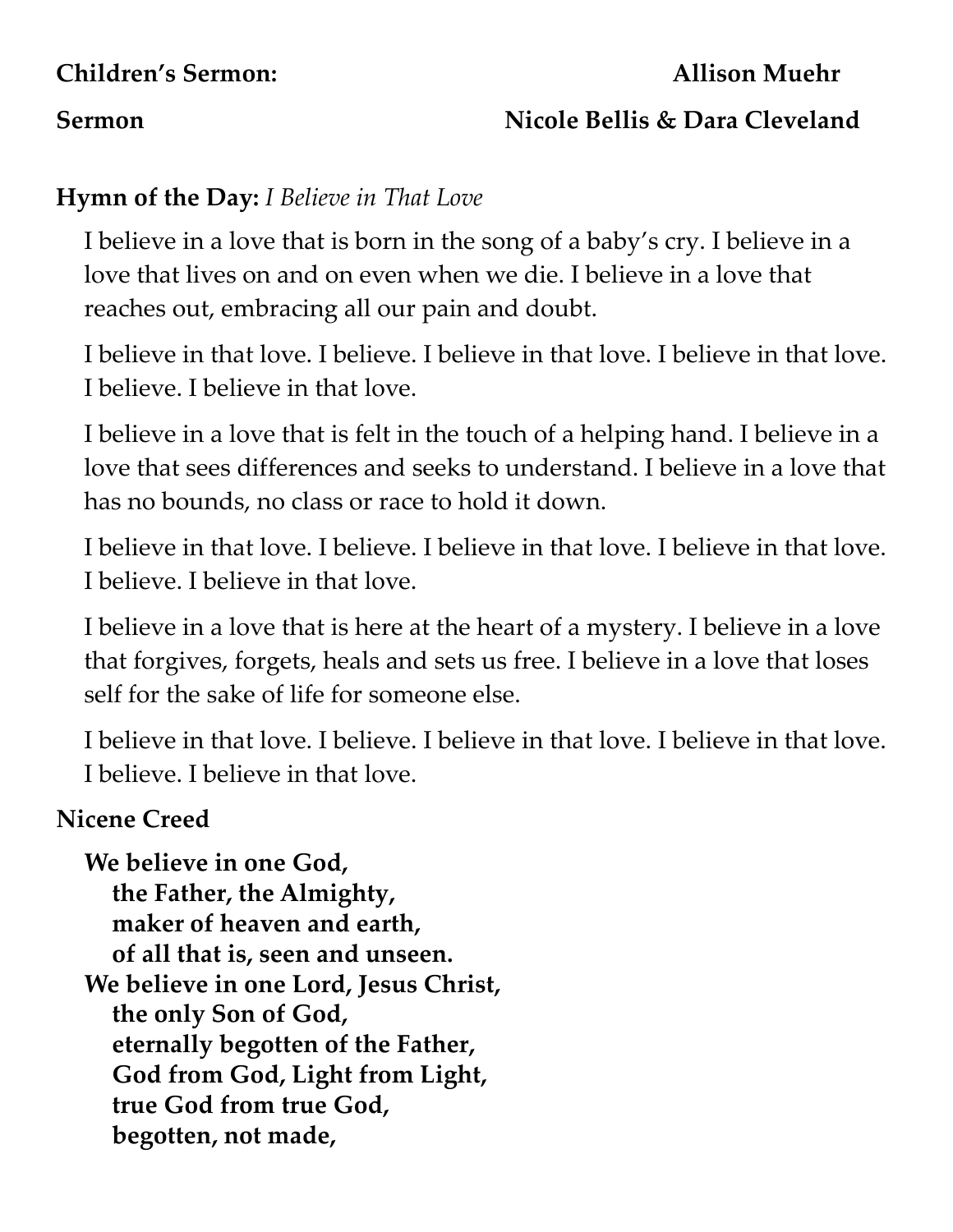**of one Being with the Father; through him all things were made. For us and for our salvation he came down from heaven, was incarnate of the Holy Spirit and the virgin Mary and became truly human. For our sake he was crucified under Pontius Pilate; he suffered death and was buried. On the third day he rose again In accordance with the scriptures; he ascended into heaven and is seated at the right hand of the Father. He will come again in glory to judge the living and the dead, and his kingdom will have no end. We believe in the Holy Spirit, the Lord, the giver of life, who proceeds from the Father and the Son, who with the Father and the Son is worshiped and glorified, who has spoken through the prophets. We believe in one holy catholic and apostolic church. We acknowledge one baptism for the forgiveness of sins. We look for the resurrection of the dead, and the life of the world to come. Amen.**

### **Prayers**

Set free from captivity to sin and death, we pray to the God of resurrection for the church, people in need, and all of creation.

## *A brief silence.*

Holy One of new beginnings, fill us with new life. Send us into the world as you sent your apostles Philip and James, to invite people to come and see your wondrous acts in Christ.

God, in your mercy, **hear our prayer.**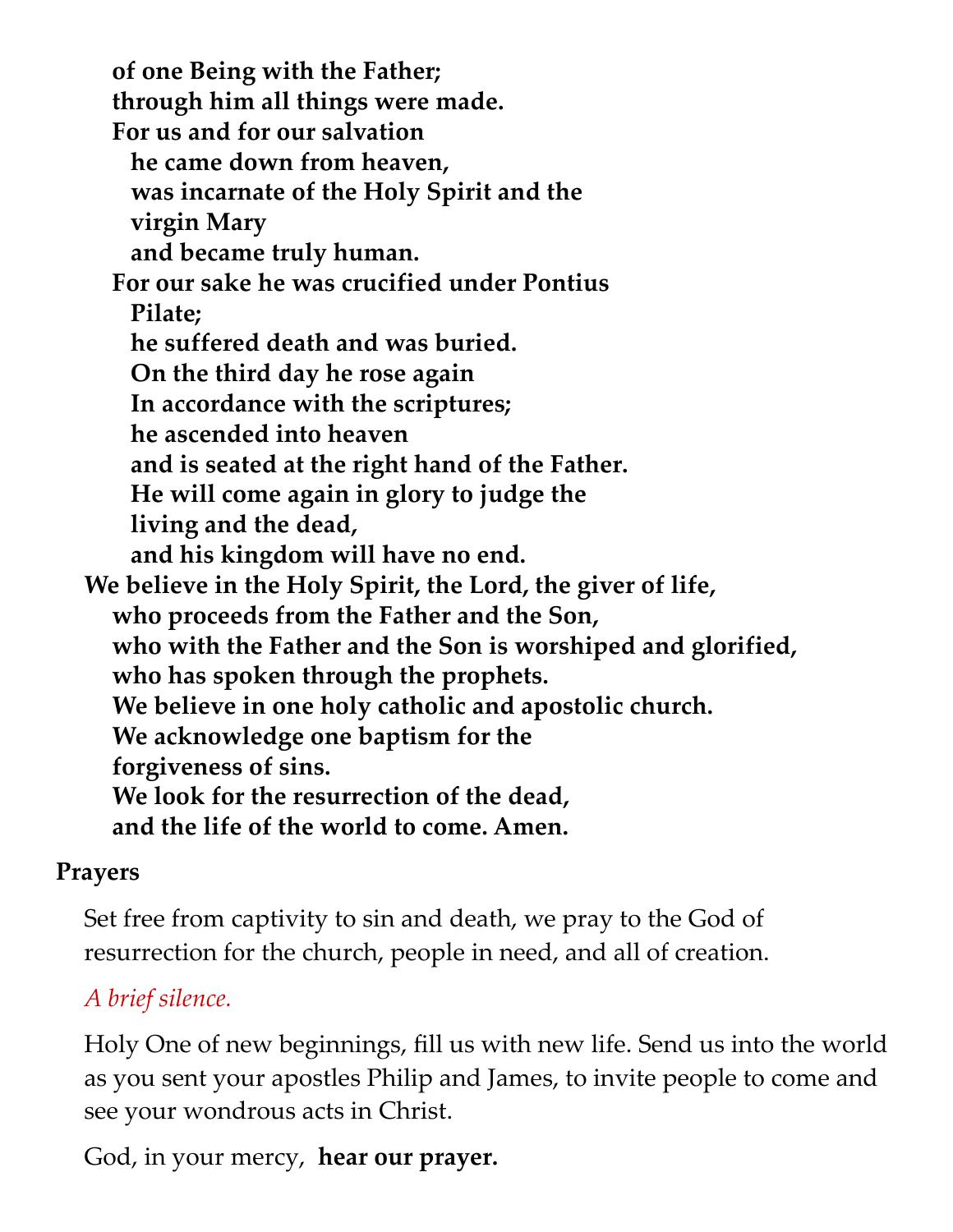Revive ecosystems along coastlands that have been devastated by natural forces and human negligence. Reestablish plant and animal life that purifies air and water and that feeds humans and other living creatures.

God, in your mercy, **hear our prayer.**

Accompany laborers who get little rest from their work. Give them hope when they struggle to produce what they need. Give all who labor fair treatment and just wages.

God, in your mercy, **hear our prayer.**

Restore all people who cry to you for help especially Angela, Anna, Carol, Gerald, Gary, Joan, Steve, Jerry, Heather, Mary Lou, Paul, Dave, Levi, Jill, Darrell, George, Clarlee, and Trisha. Turn their mourning into dancing, clothe them with joy, and put a testimony of healing and praise on their lips.

God, in your mercy, **hear our prayer.**

Be present to faithful ones who are persecuted for following you (*and especially the church in . . .*). Sustain them by your faithfulness, and give them strength in the name of Jesus.

God, in your mercy, **hear our prayer.**

*Here other intercessions may be offered.*

Join our voices with angels, creatures, and all the saints in praising Christ and bestowing upon him all blessing and honor and glory. Reveal Christ's glory to us and through us in our worship.

God, in your mercy, **hear our prayer.**

In your mercy, O God, respond to these prayers, and renew us by your life-giving Spirit; through Jesus Christ, our Savior.

### **Amen.**

### **Peace**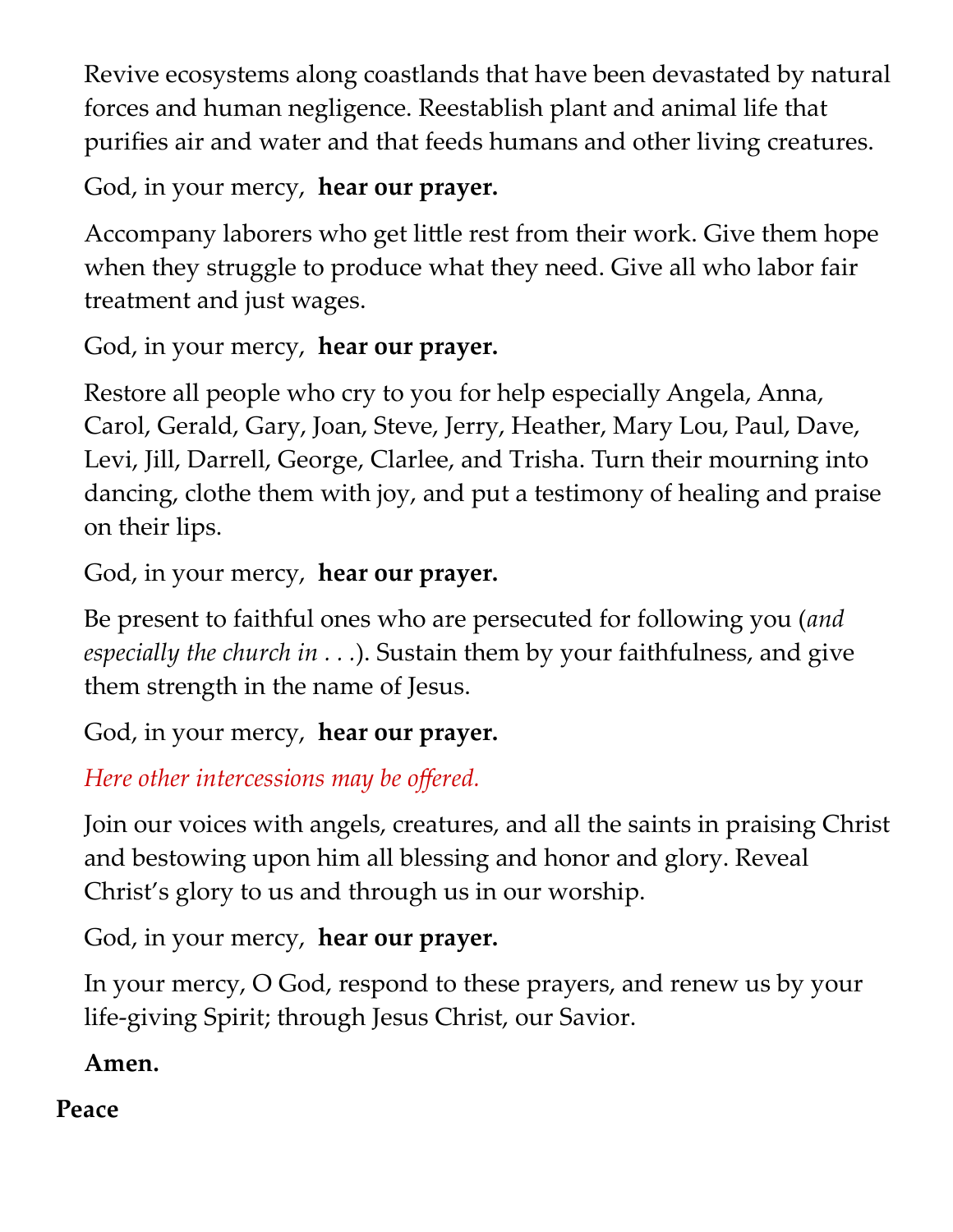**Offering Special Music Sam Califf Offering Prayer In response to your promise of life, we offer our life. In response to your promise of love, we offer our love.**

**In response to all of your promises, we offer our gifts.**

## **Great Thanksgiving**

The Lord be with you. **And also with you** Lift up your hearts. **We lift them to the Lord.** Let us give thanks to the Lord our God. **It is right to give our thanks and praise.**

### **Words of Institution**

### **Lord's Prayer**

**Our Father in heaven, hallowed be your name, your kingdom come, your will be done, on earth as in heaven. Give us today our daily bread. Forgive us our sins as we forgive those who sin against us. Save us from the time of trial and deliver us from evil. For the kingdom, the power, and the glory are yours, now and forever. Amen.**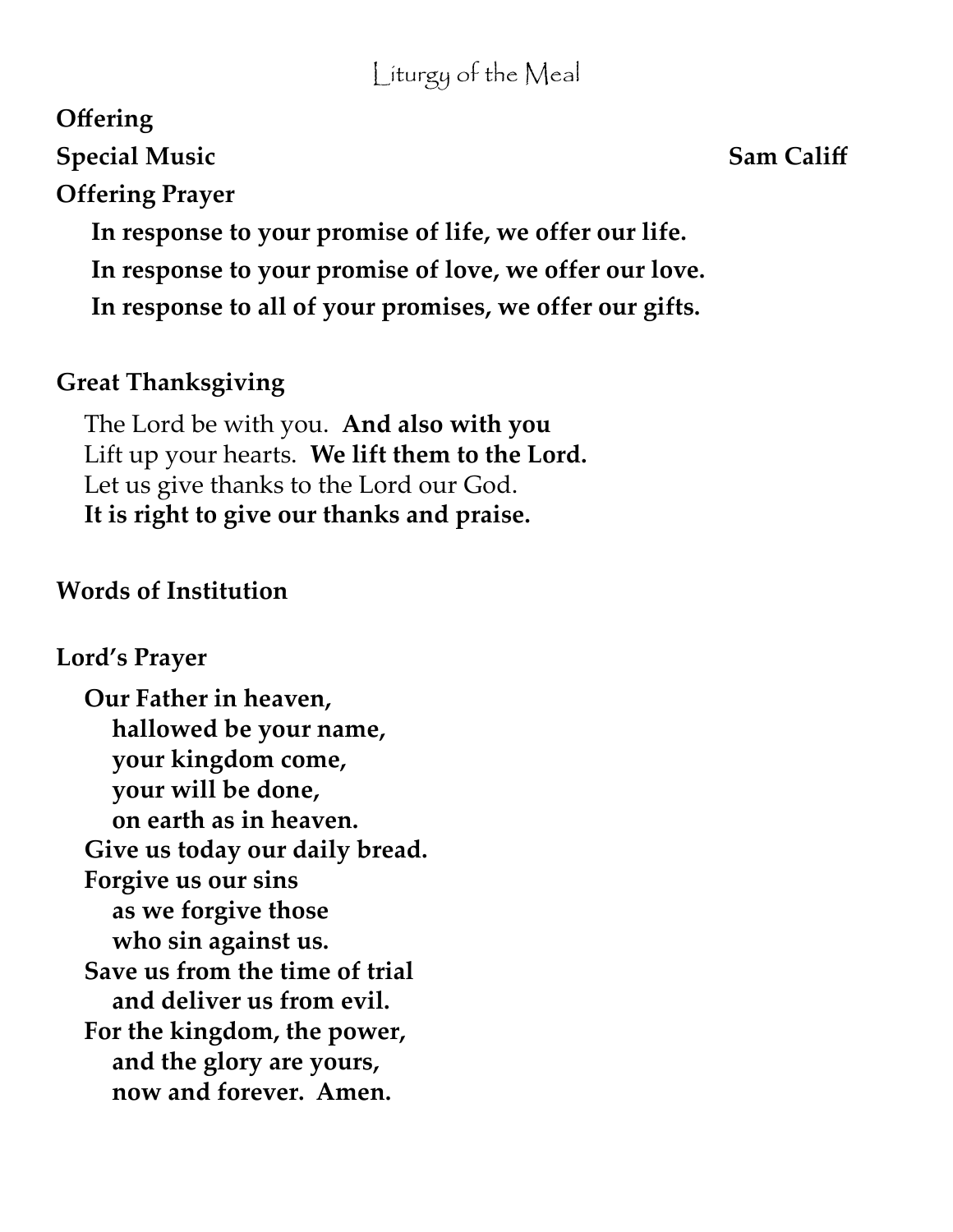### **Communion**

*If you are communing from home, offer each other the bread with these words "The Body of Christ given for you" and the wine with "The blood of Christ shed for you."*

## **Communion Hymn:** *Lamb of God*

Lamb of God you take away the sin of the world, have mercy upon us. Lamb of God you take away the sin of the world, have mercy upon us. Lamb of God you take away the sin of the world. Grant us your peace. Grant us your peace.

## **Communion Hymn:** *10,000 Reasons*

### *Chorus*

Bless the Lord, O my soul, O my soul, worship His holy Name. Sing like never before, O my soul. I'll worship Your holy Name.

The sun comes up, it's a new day dawning; It's time to sing Your song again. Whatever may pass and whatever lies before me, Let me be singing when the evening comes. *Chorus*

You're rich in love and You're slow to anger, Your Name is great and Your heart is kind; For all Your goodness I will keep on singing, Ten thousand reasons for my heart to find. *Chorus*

And on that day when my strength is failing, The end draws near and my time has come; Still my soul sings Your praise unending, Ten thousand years and then forevermore. *Chorus*

# **Blessing**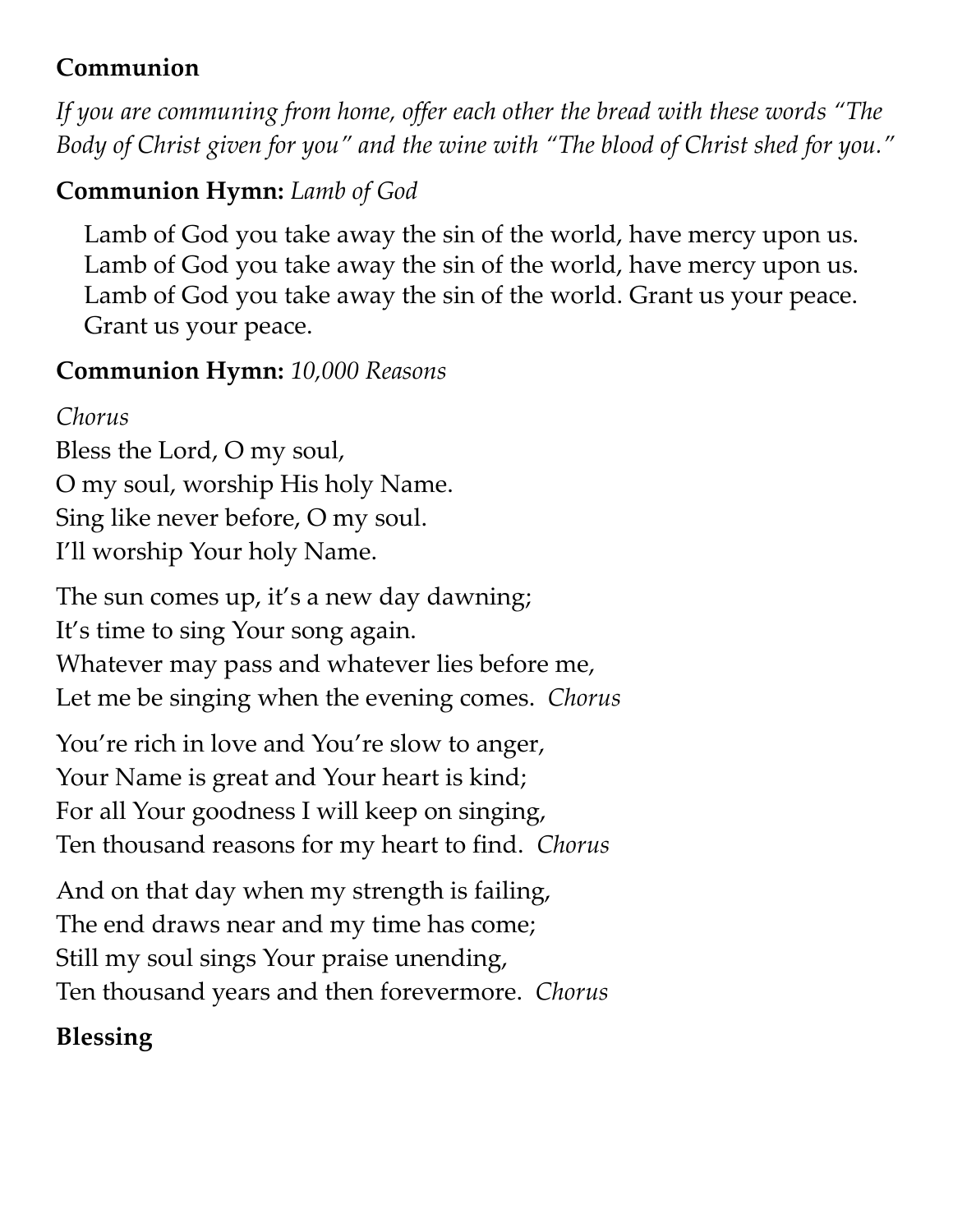# Sending

# **Teacher Blessing and Thanksgiving**

# All teachers please stand

God of wisdom, your Son came among us as a teacher. We thank you for the work of the teachers among us, both those teaching here in our church and those teachers that serve the young people of our community. Bless all these teachers as they finish the school year, renew them through a time of rest and learning, and strengthen them for continue service in your name; through Jesus Christ our Lord. **Amen.**

# **Sending Song:** *Go Now*

Filled with the Holy Spirit Go now with God, go now with God Into the world as a servant Go now with God, go now with God Go now, go now, go now with God Go now, go now, go now with God

Offering a hand to a stranger Go now with God, go now with God Trusting in the risen savior Go now with God, go now with God Go now, go now, go now with God Go now, go now, go now with God

# **Dismissal**

## **(Spoken together)**

**Let's go out with God's love to nurture us, with God's peace to comfort us, and with God's truth to guide us; remembering God promises to be with us always!**

Go in peace. Share the good news! **Thanks be to God.**